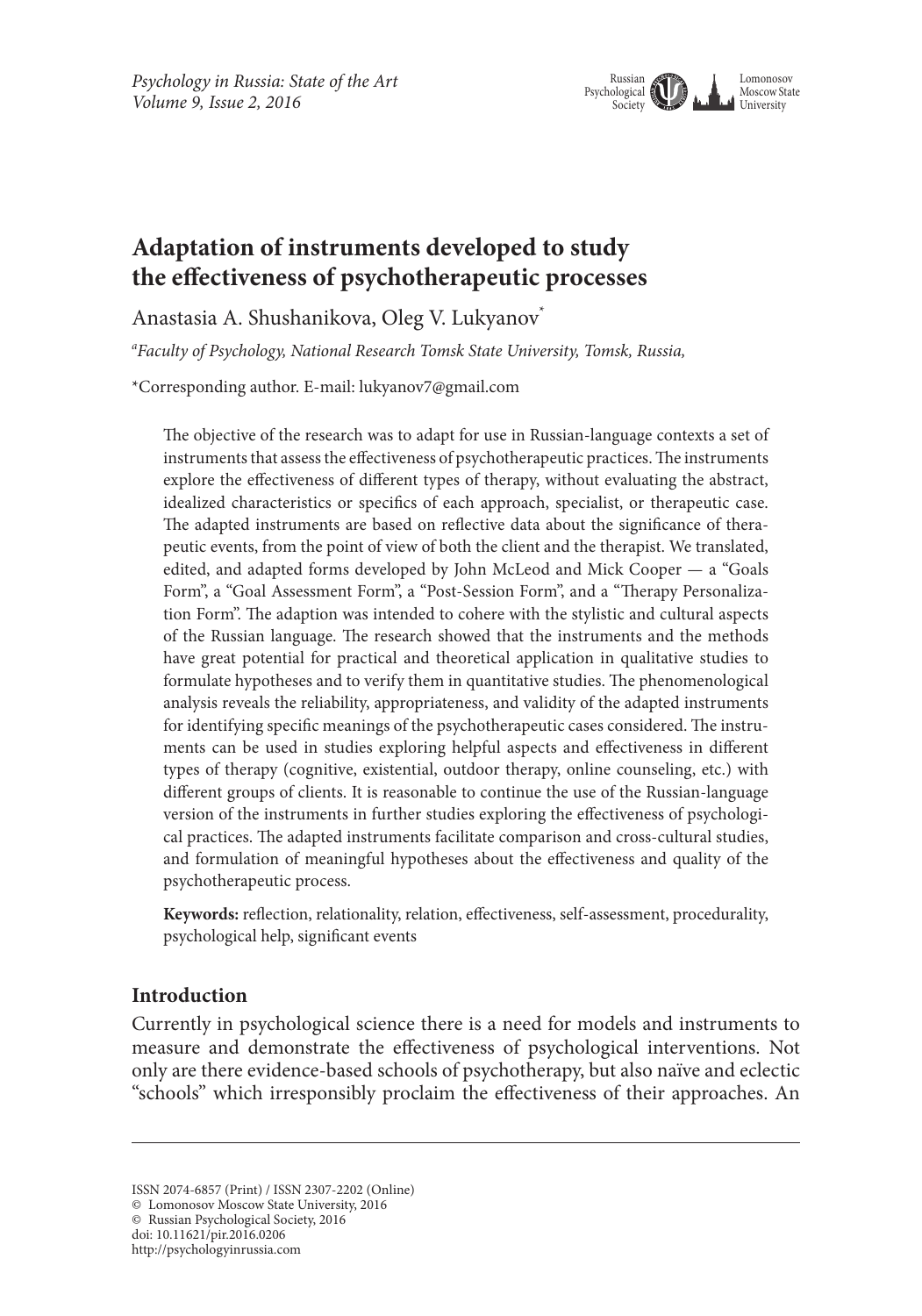important issue is also the "schoolism" of therapists who are more concerned with asserting the success of their particular school than with helping clients.

In our research, we adapted and applied instruments developed by John McLeod and Mick Cooper, based on the principle of assessments of significant events, to demonstrate the effectiveness of therapeutic practices. McLeod and Cooper pioneered a pluralistic approach to therapy, and their findings are presented in a number of articles and books (e.g., Cooper & McLeod, 2011). The data we collected indicates how therapeutic practices were subjectively evaluated by different participants (e.g., by a client and a therapist). Then their assessments were compared, and on the basis of qualitative and quantitative correlations, we developed "process maps" (Cooper, 2004; Cooper & McLeod, 2011; Watson et al., 2012), showing the direction and the range of efficiency and potential of therapeutic activities. There have been no previous studies of this kind in Russia.

# **Methods**

Adaptation of the Russian versions of the instruments was carried out in three stages. After receiving consent from J. McLeod and M. Cooper, we obtained their initial data and several translations were made and reviewed by psychologists fluent in Russian and English. Based on the expert reviews, the wordings were chosen that most accurately expressed the essence of each statement on the forms. The experts were professors at Tomsk State University and practicing psychologists working in the city of Tomsk.

In the second stage, we studied the use of the adapted instruments with a sample of 40 individuals undergoing psychotherapy (existential group psychotherapy, individual therapy, and art therapy). Men and women aged 18 to 50 participated in the research.

In the third stage, we interviewed the participants and therapists who had filled out the forms (the instruments). The purpose of the interviews was to determine whether the process of filling out the forms was useful, and whether the statements on the forms were clear or needed revision. We also requested and gathered suggestions for improvements of the instruments.

As required by the ethics of psychological research, all participants and clients provided their informed consent.

The instruments were intended to gather and to analyze qualitative data, to reveal meanings of events, and to understand relations between therapeutic activities. The reliability of the data and the appropriateness of the instruments are determined by the extent to which they allow us to clarify what is helpful in psychotherapy.

## *Description of the instruments*

The set of instruments developed within a pluralistic approach (Cooper & McLeod, 2011) facilitates not only study of the specific structure of the therapeutic process, but also of the dynamic process of the therapy; evaluation of the effectiveness of the methods (and, indirectly, of the therapeutic approach); verification of hypotheses about the activities of the client and therapist; and formulation of new hypotheses.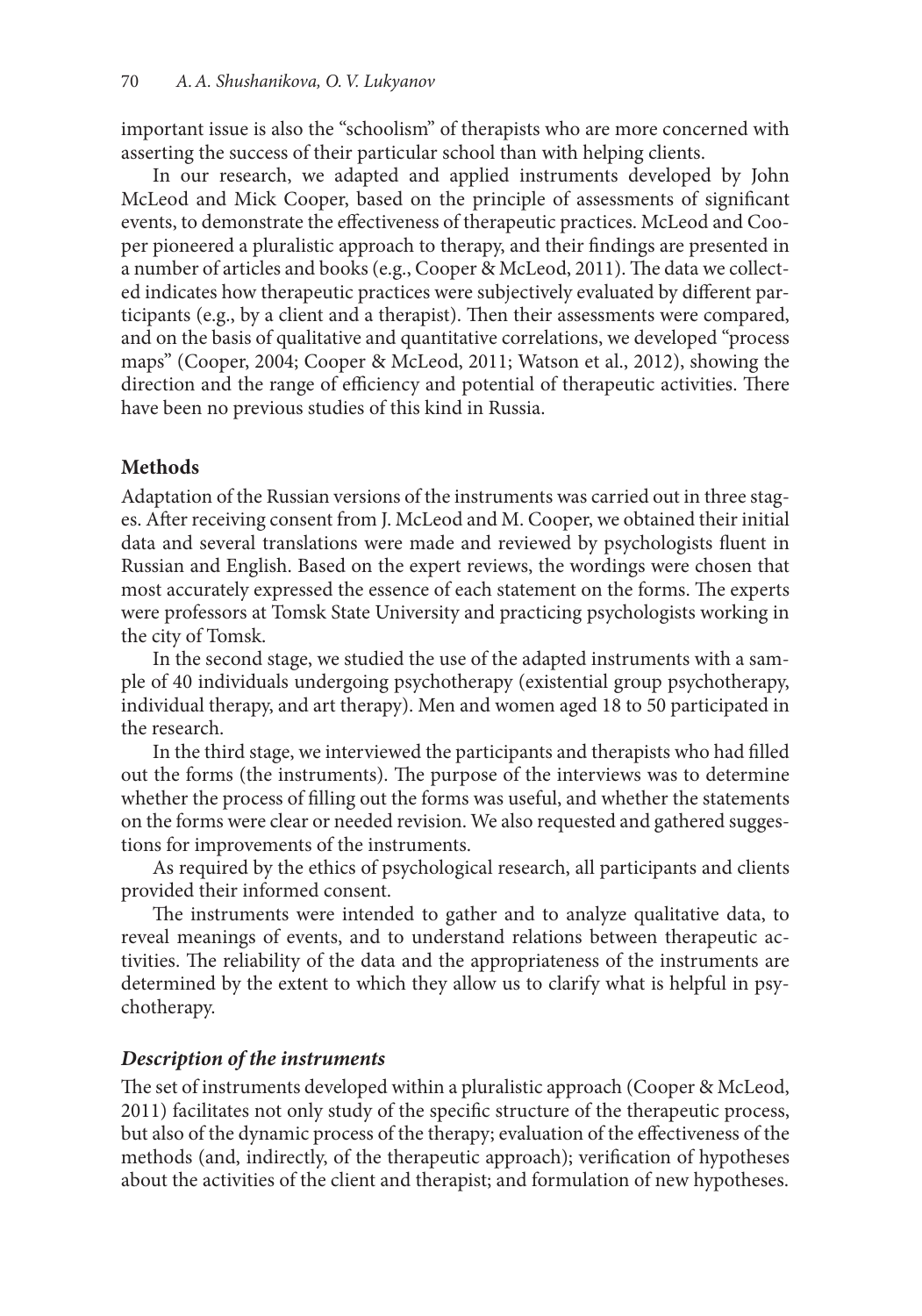We used the following instruments: "Goals Form", "Goals Assessment Form", "Post-Session Form", and "Therapy Personalization Form".

#### *Goals Form, Goals Assessment Form*

In the pluralistic approach within which the instruments have been developed, the basic starting point in therapy is the client's goals. There is good evidence that people are more productive when they work towards specific, and relatively challenging, goals (Locke & Latham, 2002). Goals can be defined — the changes that the client intends to achieve — and they can be represented in a hierarchy, ranging from a quest for the higher meaning of life to the most specific, situational goals. Clients may have multiple, discrete goals for therapy, often involving interpersonal relations or specific problems and symptoms. In the pluralistic approach, it is especially important to encourage clients to discuss and clarify what they expect from therapy in the early stages of the process. To do this, clients fill in the "Goals Form", identifying two or three issues/goals/problems for which they are seeking help. Then, on a scale from 0 to 9, the client indicates: "how much this issue bothers him at the moment (over the last week)"; "how important this issue/goal/problem is for him in relation to his life as a whole"; and "how much progress he expects to make on this issue during therapy".

In the process of therapy, clients are invited to assess their goals using the "Goals Assessment Form", which helps to evaluate the effectiveness of the work, to review issues/goals/problems, and to formulate new, more urgent goals. Here the client specifies the issues/goals/problems for therapy and assesses their level of achievement on a scale from 0 to 7. In our studies, goal assessment was carried out in the middle of therapy (intermediate evaluation) and at the end of therapy (final evaluation).

Our research shows that the "Goals Form" and "Goals Assessment Form" make it possible to evaluate not only the general meaning of the goals, but also the intensity of the stated issues/goals/problems; the urgency of the problems; and the level of expectation of results.

Due to the identification and evaluation of their goals, the clients better recognize and understand their emotions and psychological processes, and feel more confident and able to make decisions. The very task of writing down (stating) one's goals for therapy is therapeutic and encourages the client to better understand himself in psychotherapy, his problems and the situations he confronts.

Identification of goals for therapy and goals assessments during therapy provide abundant material for new hypotheses about the effectiveness and the therapeutic alliance between the client and therapist. To exemplify this, we present a comparative analysis of the use of these instruments in existential group therapy. We used the "Goals Form" and "Goals Assessment Form". More detailed information is presented in Lukyanov & Shushanikova (2015).

To develop process maps, we used the clients' reflexive reports. A phenomenological interpretation of the texts was conducted using the A. Giorgi method (1997) (interpretation of a single text). The procedure identifies "meaning units" by breaking down participants' statements into small chunks expressing a single meaning. These "meaning units" were assigned a label to allow organization of the data set.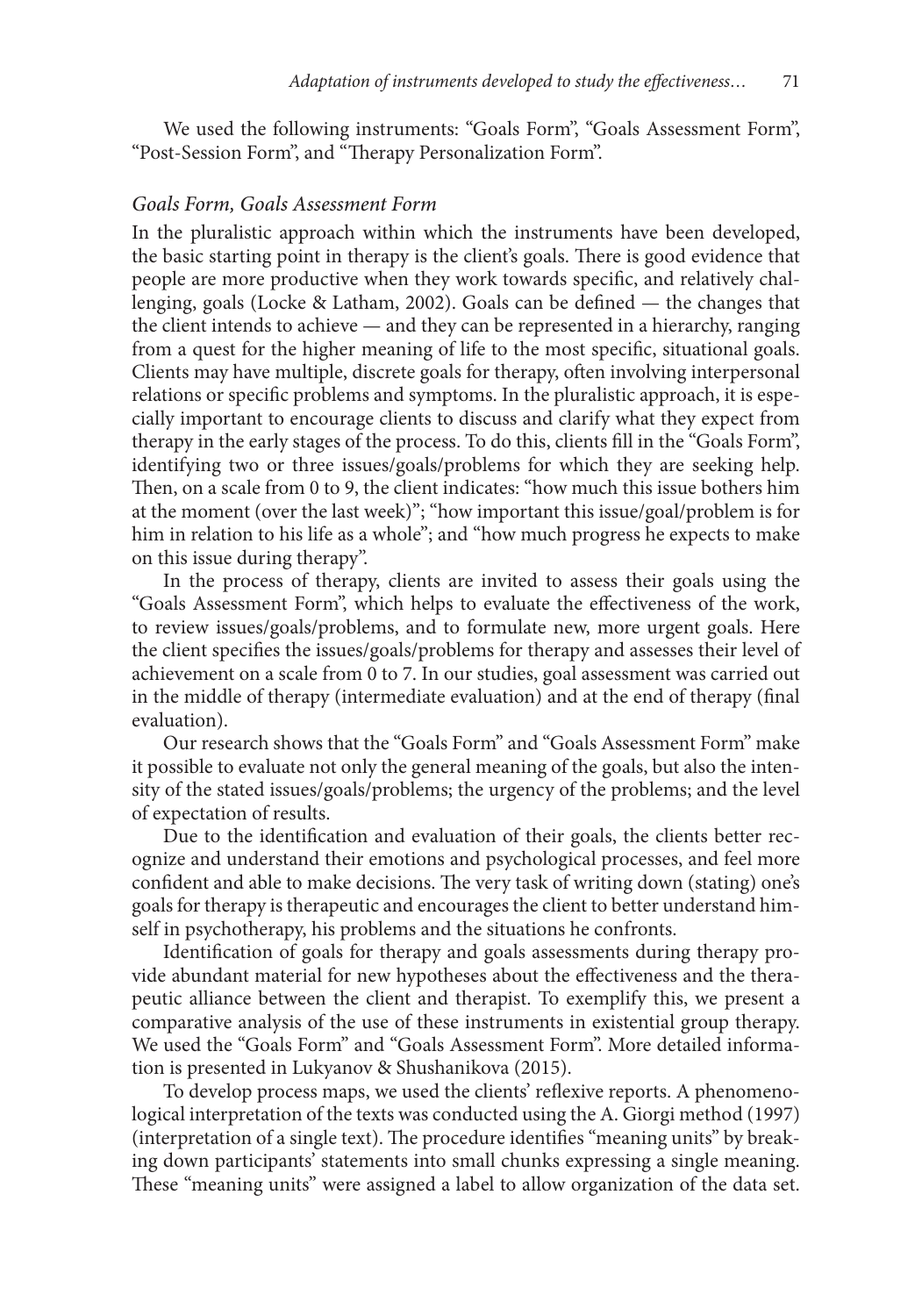Labels remained as close to the participants' actual words as possible. All the texts that have the same meaning form small chunks expressing a single meaning. The "meaning units" are then interpreted (put into acceptable professional language), which results in formulation of a brief phenomenological description (understanding) of the reflected process. The topics and meanings that occurred sporadically were combined with others, if possible, as was recommended by Hill, Thomson, and Williams (1997).

## *Therapy Personalization Form*

From a pluralistic standpoint, the choice of the method for therapy is especially important, as it may have therapeutic value for the client. The authors of this approach, along with some other researchers (e.g., Maria Bowens) suggest using the "Therapy Personalization Form" to refine and clarify with the client whether the applied therapeutic method matches the client's needs. The form consists of 20 scales in which clients indicate what changes they would like to see in their therapy, on a scale from 0 ("Just right for me") to 5. This form allows the therapist to adjust the process of therapy and make it as effective as possible and in compliance with client's individual preferences and needs.

In our study, we explored the effectiveness of existential therapy. Analysis of the "Therapy Personalization Forms" showed that clients' preferences for therapy generally corresponded with the approach of their therapists.

In some cases (mainly in individual therapy), clients noted that there were no scales on the form describing the methods of art therapy or therapy of creative selfexpression. Therefore, we consider it reasonable to add these scales to the form.

Our study showed that the "Therapy Personalization Form" was more effective in individual psychotherapy, where the therapist and client together could adjust the process and choose methods based on the client's feedback about *helpful therapeutic effects* and *helpful activities*.

#### *Post-Session Form (PSF)*

The PSF was developed by Cooper and McLeod as a tool for gathering information about significant events that benefit therapy and contribute to therapeutic changes.

Significant events research has its origins in studies of group therapy (Bloch & Reibstein, 1980) and in the research into helpful events in individual therapy conducted by Elliott (1984, 1985). Timulak (2010) carried out a meta-analysis of key themes in client and therapist accounts of helpful events in psychotherapy, using clients' and therapists' reflexive reports. He found that client reports focused on contributions to the trusted therapeutic relationship (e.g., reassurance, feeling understood, and personal contact) and to in-session outcomes (e.g., insight, relief, behavioral change, new feelings, and empowerment), that is, on events which help clients to "understand" the problem. Timulak (2010) also found that perspectives on what is significant in therapy differ between clients and therapists, and that significant events seem to be therapeutically productive.

In many of the studies reviewed and conducted by Timulak (2010), the Helpful Aspects of Therapy (HAT) form (Elliott, 1993; Llewelyn, 1988) was used to collect client and therapist accounts of significant events. This form invites the client or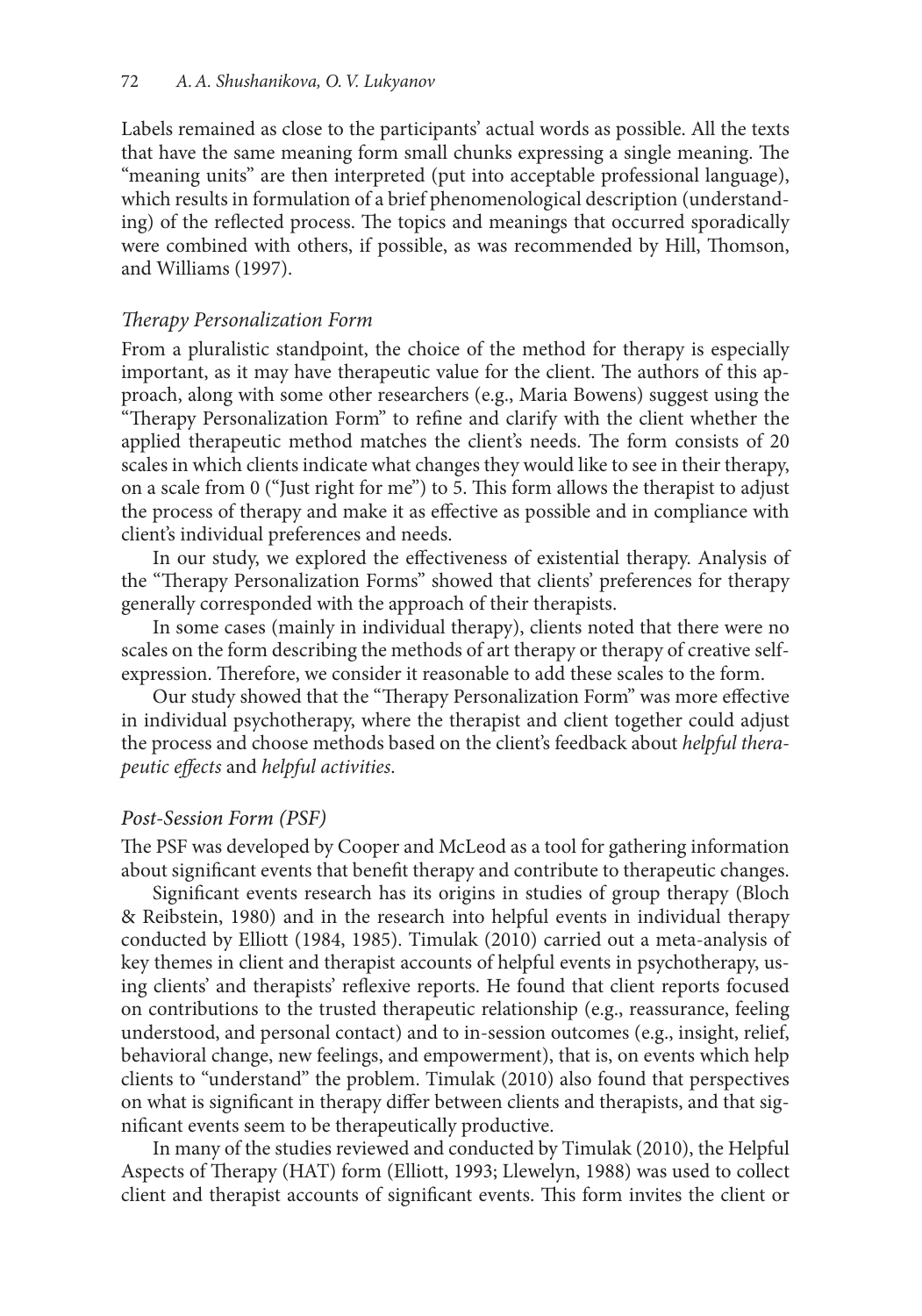therapist to describe one or more helpful and/or hindering event that occurred during the most recent therapy sessions in which he or she took part. The pluralistic framework for therapy developed by Cooper and McLeod (2011) suggests improving the method for analyses by distinguishing among *helpful client activities, helpful therapist activities,* and *helpful therapeutic effects*. The aim of this distinction is to distinguish between the meanings of therapist and client activity and to develop a more nuanced understanding of the multiple pathways through which therapeutic change can come about, and also to create a framework in which the client's contribution to change (Bohart & Tallman, 1999) can be brought to the fore. The HAT makes use of relevant elements of the Brief Structured Recall interview guide (Elliott & Shapiro, 1988) in a self-report format.

The original "Post-Session Form" consists of two parts. In the first part (rating), the participants are asked to assess the session (or the therapeutic day, as in some of our cases) by answering four questions: 1) *How helpful or hindering to you was this session overall?* 2) *How do you feel about the session you have just completed?* 3) *How much progress do you feel you made in dealing with your problems in this session?* 4) *To what extent can you say about yourself, "In this session something shifted for me. I saw something differently or experienced something in a new way"?* The clients needed to answer with one of the choices offered.

The second, main part of the form (reflexive reports) asks clients to describe their actions during the therapy process: 1) two or three examples of helpful actions by the client "*Please write down something that you did in this session that felt particularly helpful to you?*" 2) two or three examples of therapist activities: *"Please write down what your therapist did, if anything, that helped you to do this";* 3) and then to describe the therapy process: *"Please write down why you felt that this activity was helpful — what did it achieve"* (helpful effects). Then the clients are requested to describe a second and third example of helpful effects, helpful client activities, and helpful therapist activities. In the final part of the form, the clients are welcome to write down something that happened in the session that felt unhelpful and to suggest ways in which this session could have been more helpful.

According to our research, filling in this form was especially meaningful to the clients because it allowed them to reflect on each session about their personal commitment and involvement in the process, as well as the involvement and effectiveness of the therapist. In response to participants' feedback (both clients' and specialists') about the research and the "Post-Session Form", we added a section for reflexive reports about the most vivid (positive or negative) experiences during the therapy session, thoughts, notes, comments, questions, topics for further discussions. We also added a section for self-efficacy assessments in therapy, which consists of four scales: sincerity, honesty, effectiveness, and involvement, where clients are invited to give themselves an excellent, good, fair, or poor grade.

Thus, the final version of the adapted instrument consists of four parts: 1) evaluation of the therapy session as a whole; 2) examples of useful client activities, therapist activities, helpful effects, hindering effects, and desired effects/actions; 3) reflexive reports, comments, and ideas about the therapy; 4) evaluation of self-efficacy.

Comparison of the results of two cases of therapy performed according to two different therapeutic approaches, using "Post-Session Forms", indicates that in both cases the instrument allows the researcher to obtain qualitative data accurately re-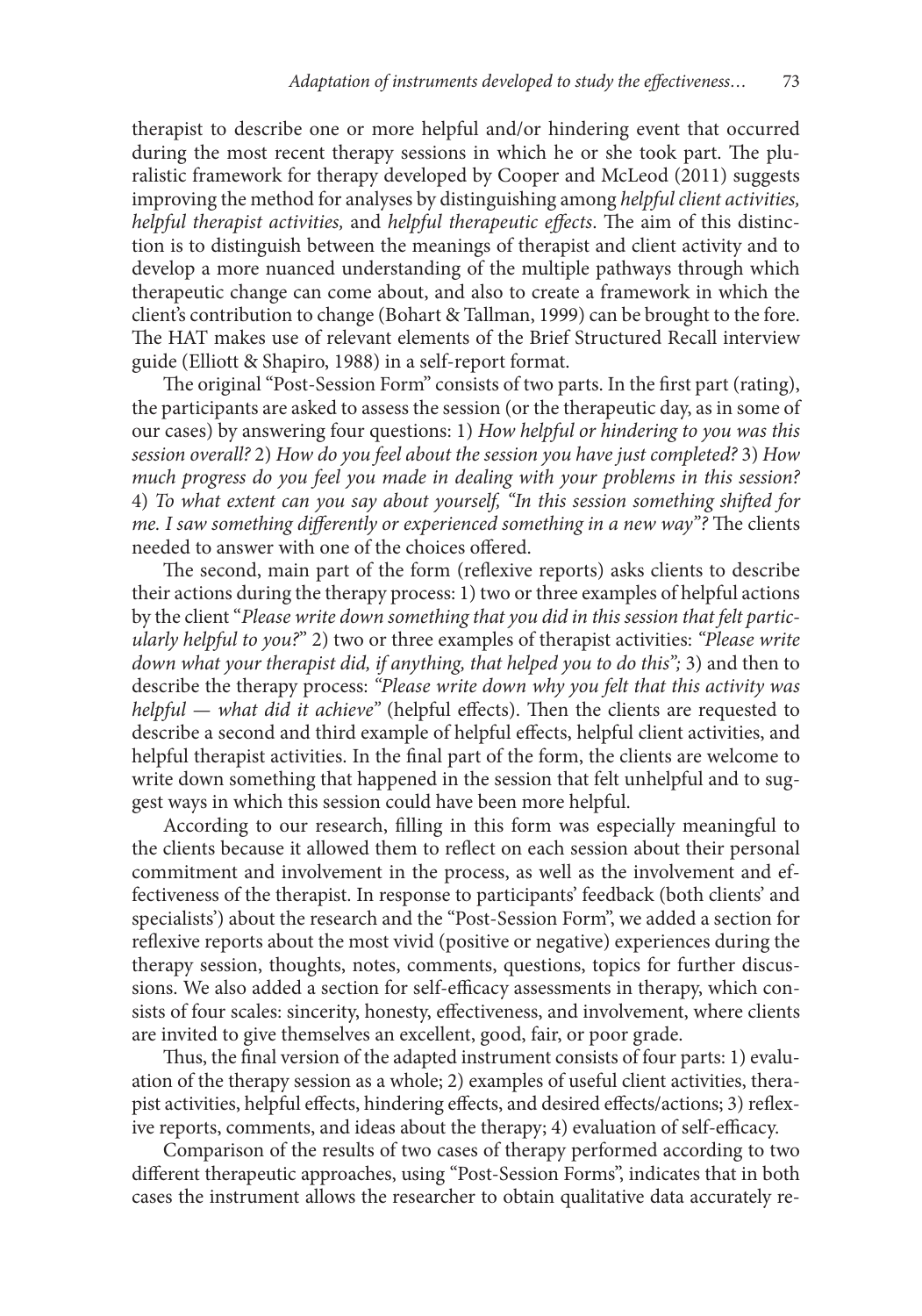flecting the dynamics of the therapy and its effectiveness, due to clients' reports about significant events. Table 1 shows the clients' core meaningful themes and examples of helpful effects in the therapy, revealed during PSF processing by the phenomenological method. The table shows two cases of existential group psychotherapy.

In Case 1, due to the specificity of existential group therapy, helpful effects were formulated in the context of mental and emotional recovery and coping with challenges. In Case 2, "psychological travel" — meaning psychological renewal, broadening of one's horizons (discovery of new landscapes), harmonization with nature, and intensification of creative living — came to the fore.

|                                                                                                          | Most frequent correlations and descriptions                                                                                                                                     |                                                                                                                                                                                                                                                                                                                   |                                                          |                                          |  |  |
|----------------------------------------------------------------------------------------------------------|---------------------------------------------------------------------------------------------------------------------------------------------------------------------------------|-------------------------------------------------------------------------------------------------------------------------------------------------------------------------------------------------------------------------------------------------------------------------------------------------------------------|----------------------------------------------------------|------------------------------------------|--|--|
| Cases                                                                                                    | Helpful<br>therapeutic<br>effects                                                                                                                                               | Description and examples<br>of clients' responses                                                                                                                                                                                                                                                                 | No. of parti-<br>cipants who<br>mentioned<br>this effect | Percentage<br>of total par-<br>ticipants |  |  |
| Case 1. Existential group therapy ("Intensive Therapeutic Life",<br>as conducted by Dr. A.A. Alekseichik | 1. Authentic /<br>genuine living<br>of life;                                                                                                                                    | As a helpful effect, clients mentioned<br>their authentic and genuine experi-<br>ence during the group. This implies<br>being active, responsible, accepting,<br>honest, etc.;<br>The life was genuine, with no preten-<br>tions and illusions; I couldn't live a<br>miserable life in the group.                 | 8                                                        | 42.1                                     |  |  |
|                                                                                                          | 2. Gaining new<br>resourceful expe-<br>rience and more<br>holistic / complete<br>understanding (of<br>the situation/ proc-<br>ess/challenges in<br>life and myself in<br>them); | Clients expressed the view that in<br>the group therapy they gained new<br>experiences, which was very helpful<br>and gave them new resources:<br>I focused on other people's feelings,<br>which I hadn't done for a long time;<br>I started to consider questions about<br>the simplicity of life and gratitude. | 14                                                       | 52.6                                     |  |  |
|                                                                                                          | 3. Humility, deter-<br>mination, willing-<br>ness to change;                                                                                                                    | Becoming more humble helped the<br>clients to accept some events as being<br>outside their control and to under-<br>stand those things in life they can<br>change:<br>I became more humble and it was<br>wonderful; I feel I can change some<br>things.                                                           | 6                                                        | 31.5                                     |  |  |
|                                                                                                          | 4. Considerate at-<br>actions;                                                                                                                                                  | Being actively involved in the life<br>titude in words and of the group helped the client to be<br>more attentive to what they and oth-<br>er participants say and do, because<br>their words and actions have effects<br>on others (positive or negative):<br>I understood I could not ignore him<br>anymore.    | 6                                                        | 31.5                                     |  |  |

**Table 1.** Core meaningful themes and descriptions of helpful therapeutic effects.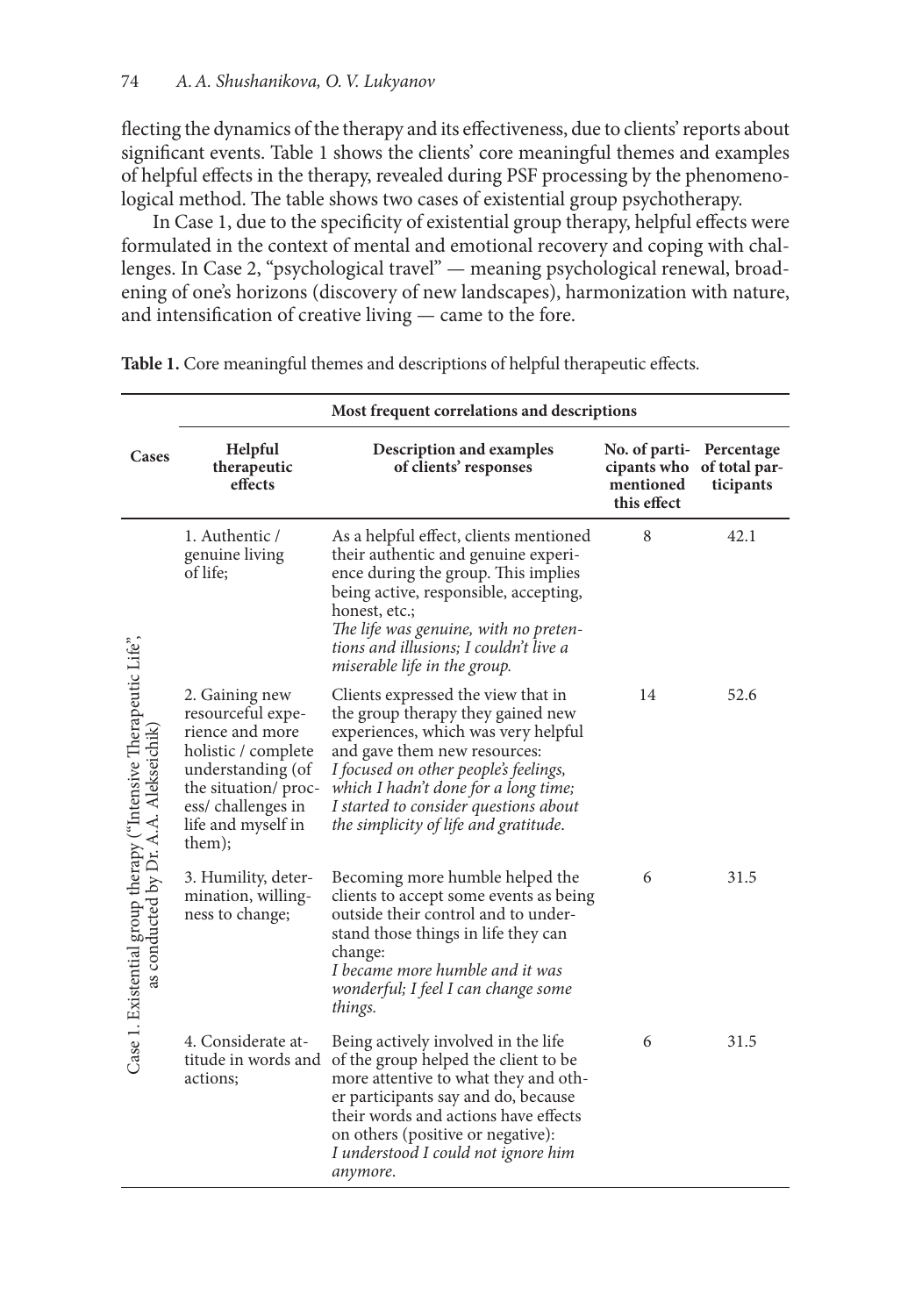| Case 1. Existential group therapy ("Intensive Therapeutic Life",<br>as conducted by Dr. A.A. Alekseichik                                         | 5. Understand-<br>ing of oneself and<br>others;                               | The therapy process allowed the cli-<br>ents to meet their true selves, which<br>helped them to understand others<br>as well:<br>I understood myself better; I can<br>understand people better now.                                                                                                                                                              | 7  | 36.8 |
|--------------------------------------------------------------------------------------------------------------------------------------------------|-------------------------------------------------------------------------------|------------------------------------------------------------------------------------------------------------------------------------------------------------------------------------------------------------------------------------------------------------------------------------------------------------------------------------------------------------------|----|------|
|                                                                                                                                                  | 6. A sense of the<br>reality of life;                                         | The therapy process intensified real-<br>ity, the present moment, encouraged<br>clients to act and change at that very<br>moment:<br>What helped me is that feeling of the<br>reality of life; Everything was real —<br>me, my actions, and my words.                                                                                                            | 5  | 26.3 |
|                                                                                                                                                  | 7. Belief in possible<br>change;                                              | The therapy allowed the clients to<br>gain hope for and belief in possible<br>change in life; change seemed to be<br>more achievable:<br>I hope I can change things in my life; I<br>gained hope for change.                                                                                                                                                     | 8  | 42.1 |
|                                                                                                                                                  | 8. Changes in rela-<br>tion to problems;                                      | During the therapy many differ-<br>ent problems described by clients<br>concerning relationships, feelings,<br>etc., were gradually losing their force;<br>they were not as dramatic as they<br>were to begin with:<br>My problems seem to be so insig-<br>nificant now; now I can stop talking<br>about my problems and can open<br>myself for new experiences. | 7  | 36.8 |
| group (including existen-<br>py, and landscape therapy)<br>$\hat{\mathbf{r}}$<br>Case 2. "Psycho-logical travel<br>tial group therapy, art thera | 1. Psychological<br>renewal, rest, feel-<br>ing of being filled<br>with life; | The therapy led to psychological<br>renewal, helped clients to have a very<br>refreshing rest and to gain a feeling<br>of being filled with life:<br>I see life in a new way; I am filled with<br>joy and energy.                                                                                                                                                | 11 | 84.6 |
|                                                                                                                                                  | 2. Exploration of<br>individuality and<br>creativity;                         | The therapy process involved lots<br>of activities to reveal one's creative<br>potential as fully as possible. Clients<br>experienced those activities as very<br>helpful:<br>I was impressed with how talented I<br>am; I started to paint and it was so<br>beautiful and easy.                                                                                 | 8  | 61.5 |
|                                                                                                                                                  | 3. Satisfaction,<br>enjoyment, inspi-<br>ration;                              | "Psychological travel" brings new<br>experiences and inspires people to<br>make their lives more exciting and<br>creative:<br>The helpful effects for me are: inspira-<br>tion, strength, joy.                                                                                                                                                                   | 5  | 38.5 |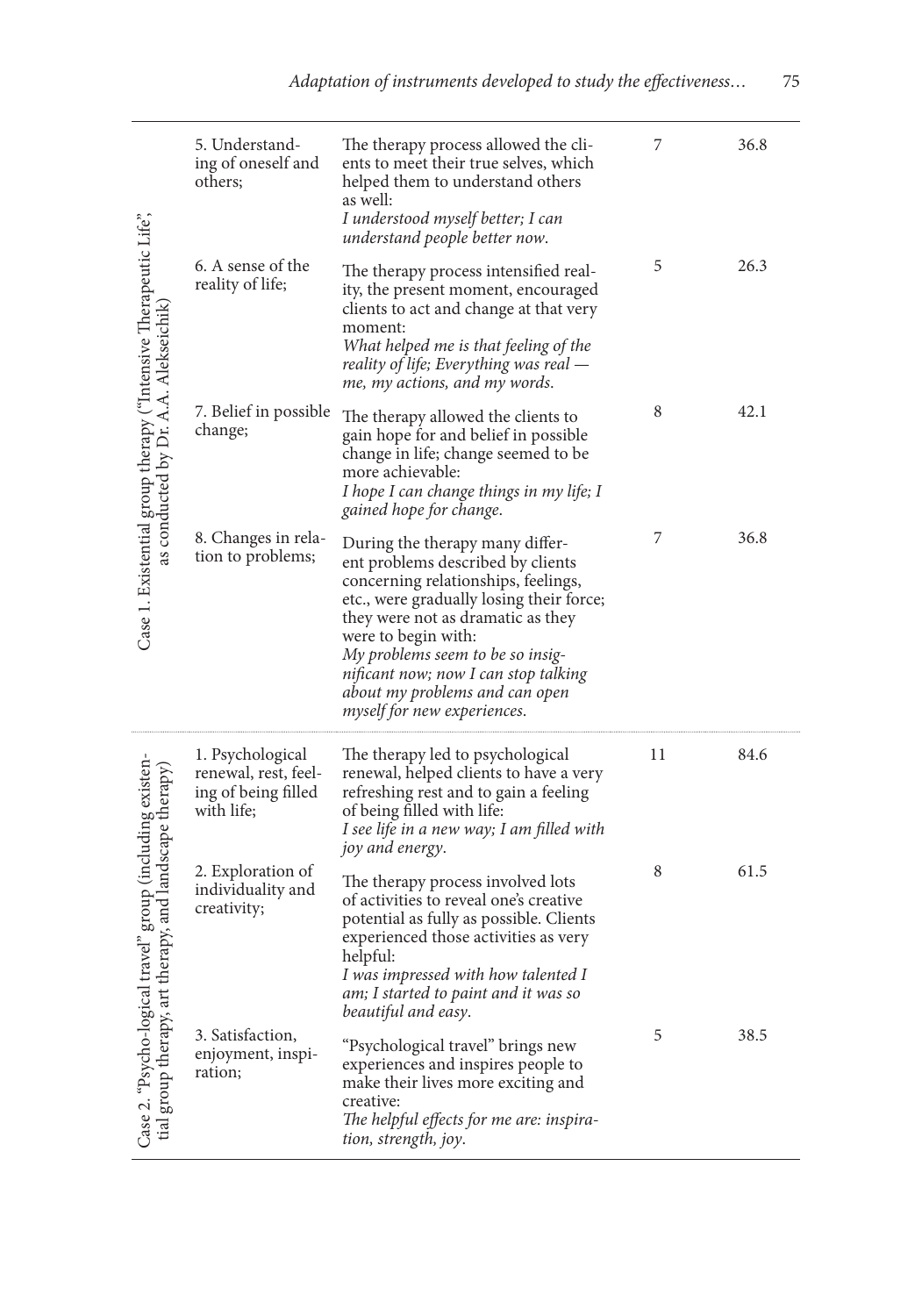| Case 2. "Psycho-logical travel" group (including existential group therapy,<br>art therapy, and landscape therapy) | people, mutual<br>support, participa-<br>tion, care, atten-<br>tion;     | 4. Being with other In their "travel", clients could interact<br>with each other and with the thera-<br>pists as much as they wanted:<br>I always had a feeling of support and<br>care from other members and the<br>therapists; it was very helpful to be<br>with other people who share my ideas<br>and beliefs.  | 10 | 76.9 |
|--------------------------------------------------------------------------------------------------------------------|--------------------------------------------------------------------------|---------------------------------------------------------------------------------------------------------------------------------------------------------------------------------------------------------------------------------------------------------------------------------------------------------------------|----|------|
|                                                                                                                    | 5. Understand-<br>ing of oneself in<br>space (landscape,<br>nature);     | Landscape therapy implies under-<br>standing of oneself in a particular<br>area, which a person can find some<br>connection to, gain some good feel-<br>ing from etc.:<br>I understood that that whole area was<br>my home for those days; I have a bet-<br>ter connection with nature now.                         | 9  | 69.2 |
|                                                                                                                    | 6. Personal activity<br>and going forward;                               | The therapy encourages clients to<br>be involved in all the processes and<br>activities, which gives them a help-<br>ful and resourceful feeling of going<br>forward:<br>My activity didn't take energy from<br>me but gave it to me; I was tired, but<br>absolutely happy that I didn't stop and<br>kept doing it. | 10 | 76.9 |
|                                                                                                                    | 7. Joy of commun-<br>ing with nature<br>and the members<br>of the group; | Clients reported the joy they expe-<br>rienced as being very helpful and<br>favored therapeutic changes:<br>What was very helpful is that I<br>enjoyed being there with those people;<br>pleasure from being with nature and<br>good people.                                                                        | 12 | 92.3 |

## **Discussion**

Using reflexive forms and developing process maps were mainly aimed at improving the style of therapeutic work. However, as our results show, in systematic studies, qualitative data obtained by using these instruments (forms) may contribute to describing psychotherapy as a living space in the modes of relations and psychotherapy as a process of forming specific relations (relationality).

Our adaptation and modification of the instruments, relying on the results of our foreign colleagues' research, showed the instruments to be beneficial for monitoring the effectiveness of psychological assistance; for giving responsibility both to professionals who are offering assistance and to clients who are relying on it; and also for studying the effectiveness of therapeutic methods (approaches).

The reliability of the instruments is shown by the fact that the information gained allows us to formulate more precise and clear hypotheses. Reflection about identifying goals for therapy and goals assessments provides therapists with abundant material for forming new hypotheses about the therapeutic alliance. The interpretations of the data obtained using the "Goals Form" and "Goals Assessment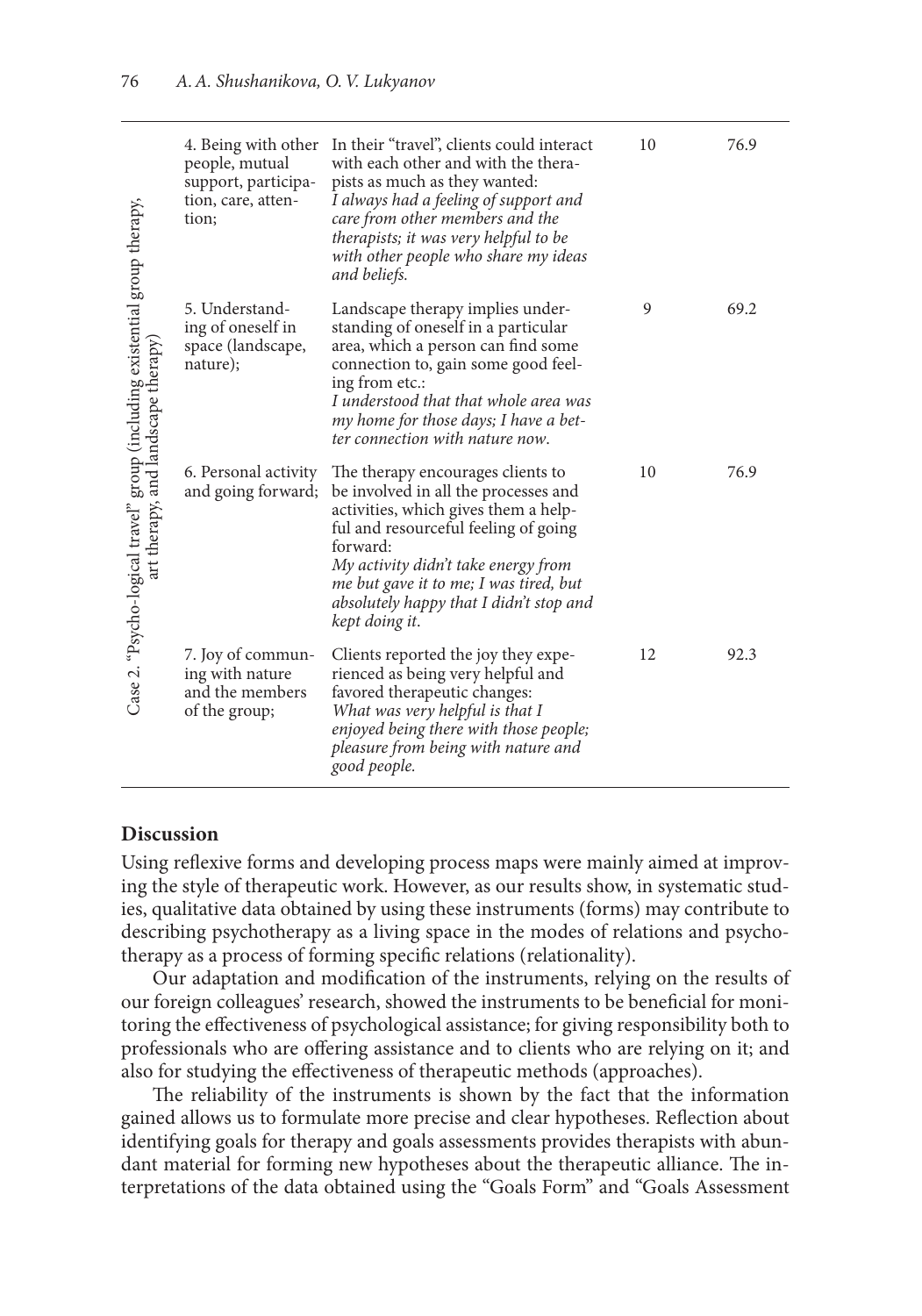Form" may be diverse. For example, data about the fact that clients change their goals might be understood as an indication that they are becoming more psychologically healthy, showing the ability to "evolve" as a result of psychotherapy. At the same time a client's prolonged focus on the same goals might show the development of relations in therapy, such as enhancing the therapeutic alliance, or building trust in the therapeutic approach or goals of the approach.

Most of the hypotheses generated by analysis of the reflexive data, of course, refer to the process of therapy itself and have practical value for the therapeutic process. In the more systematic approach towards research of this type, more detailed phenomenological interpretation of the results and comparative analysis may lead to the formulation of theoretical hypotheses as well. The study of relations and meanings of emerging therapeutic relations (relationality) against the background of various therapeutic approaches, the forms of work of different therapists, etc., allows us to present psychotherapy not only as a form of the therapist's self-expression, neither in the form of models reducing life to techniques or mechanisms, nor in a theoretical concept, but rather a full life, including consistent approaches as well as assumptions of situational decisions. Hopefully this will also make it possible to overcome the struggle for assertion by therapists of their own approach to the detriment of the development and fullness of therapeutic reality; to overcome the antinomy between subjectivism and objectivism that currently exists on the basis of relativism, and that in the future will be based on pluralism and ever more intense and vivid discourses and approaches.

Reflexive forms allow us to study and better understand not only therapists' relational qualities (Watson et al., 2012; Lukyanov & Shushanikova, 2015), but also clients' relational qualities.

By registering helpful activities as well as noticing favorable therapeutic effects, clients recognize and understand their emotions and psychological processes better; they feel more confident, able to influence the course of events and to take responsibility for what is happening, and they are also better able to make decisions. This gives them energy, determination, and a sense of genuine presence and belonging. The very task of formulating and writing down activities and the effects to which they lead is therapeutic and promotes a better understanding of what is happening, and the client's involvement in the process. As the relationship between the therapist and the clients strengthens, therapy becomes richer mentally and emotionally and shows multiple variations depending on the situational content. This contributes to a full involvement of clients in life of the group and in their own lives, as they become psychologically closer (forming bonds), and it increases their potential for "renewal" and "recovery".

## **Conclusion**

The study of client and therapist activities and helpful effects in the process of therapy is significant for further research because it reveals client activity, authenticity, responsibility, self-development, and involvement in the process of therapy that enforce the therapeutic effect. Involvement of clients in the therapeutic process can also show that changes can occur through a variety of therapeutic methods and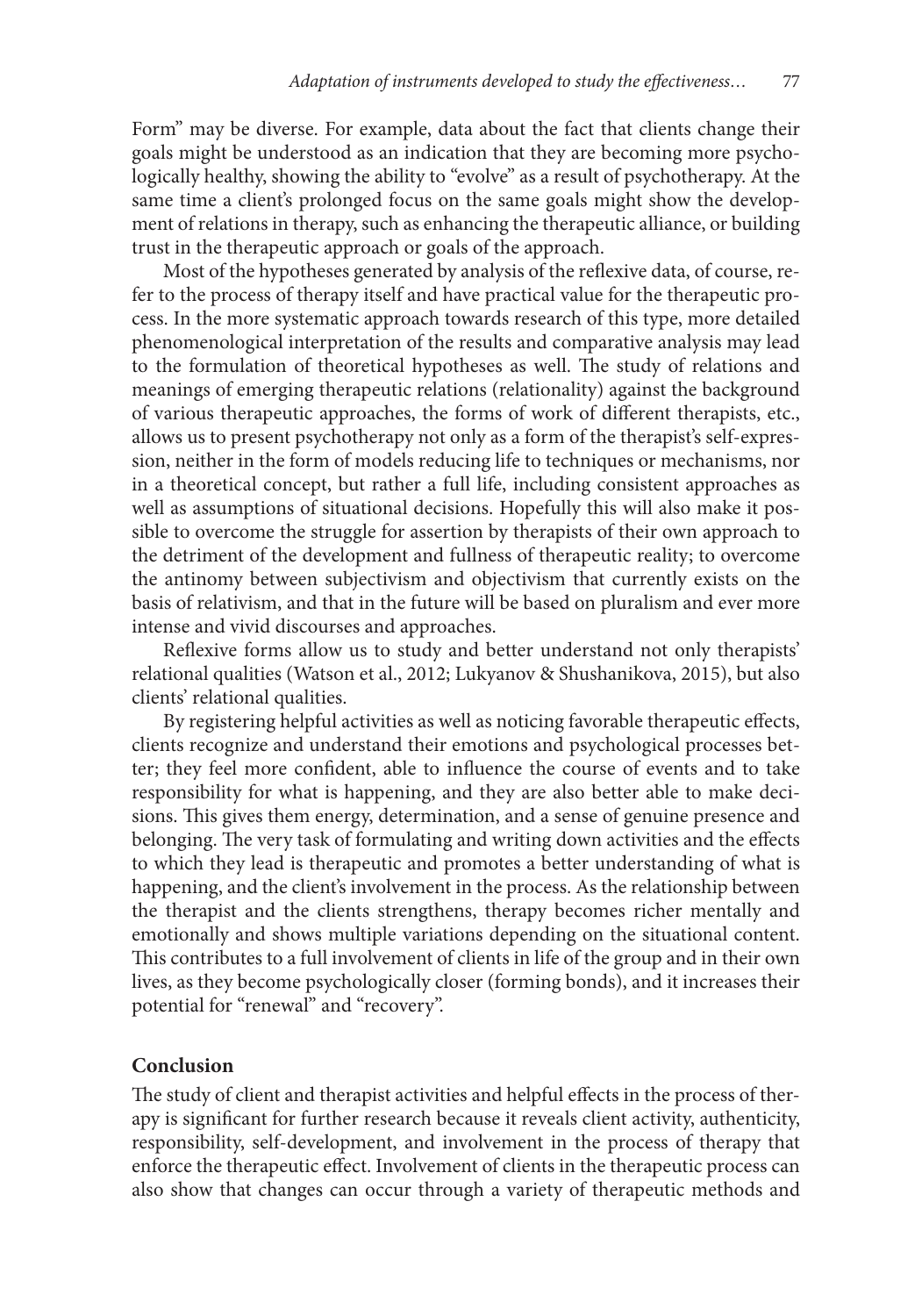therapist actions identified by clients as most helpful, but in some cases they might not be consistent with the therapist's initial assumptions, and can also encourage the search for other therapeutic pathways.

# **Limitations**

The key limitation of this study is the generalization of its findings, given the small sample. Another limitation is the small group of experts who reviewing the effectiveness of the adapted instruments.

With the use of process maps, we could visually illustrate many processes of change in clients. Therapists can use these visual tools to improve the process of therapy. However, the main problematic aspect in developing process maps is the low frequency of some combinations of responses. In Case 1, the number of responses received during three therapeutic days is different, since not all the participants filled out the forms every day. Clients did not always describe helpful therapeutic effects, but always described helpful activities (both by the client and therapist). We assume that clients could not describe/identify/name the effects, or were not aware of them.

Further research could add to demonstrating the effectiveness of the adapted instruments and give a more thorough understanding and hopefully an explanation of the effectiveness of different types of therapy.

# **Acknowledgements**

The authors would like to thank the participants and professionals who supported and participated in the research, and our colleagues for creating useful instruments for exploring effectiveness of therapy. The research was conducted with the support of the Mendeleyev Science Foundation at the National Research Tomsk State University. The registration number of the research is 8.1.71.2015.

## **References**

- Bloch, S., & Reibstein, J. (1980). Perception by patients and therapist of therapeutic factors in group psychotherapy. *British Journal of Psychiatry*, 137, 274–278. doi: 10.1192/bjp.137.3.274
- Bohart, A.C., & Tallman, K. (1999). *How clients make therapy work: The process of active self healing*. Washington, DC: American Psychological Association. doi: 10.1037/10323-000
- Bowens, M., & Cooper, M. (2012). Development of a client feedback tool: A qualitative study of therapists' experiences of using the Therapy Personalisation Form. *European Journal of Psychotherapy and Counselling*, 14. doi: 10.1080/13642537.2012.652392.
- Castonguay, L.G., Boswell, J.F., Zack, S.E., Baker, S., Boutselis, M.A., Chiswick, N.R., ... Holtforth, M.G. (2010). Helpful and hindering events in psychotherapy: A practice research network study. *Psychotherapy: Theory, Research, Practice, Training*, 47, 327–344. doi: 10.1037/ a0021164
- Cooper, M. (2004). Counselling in schools project: Evaluation report. Glasgow: Counselling Unit, University of Strathclyde. Retrieved from http://www.strath.ac.uk/Departments/ counsunit/research/cis.html

Cooper, M., & McLeod, J. (2011). *Pluralistic counselling and psychotherapy.* London: Sage, 2011.